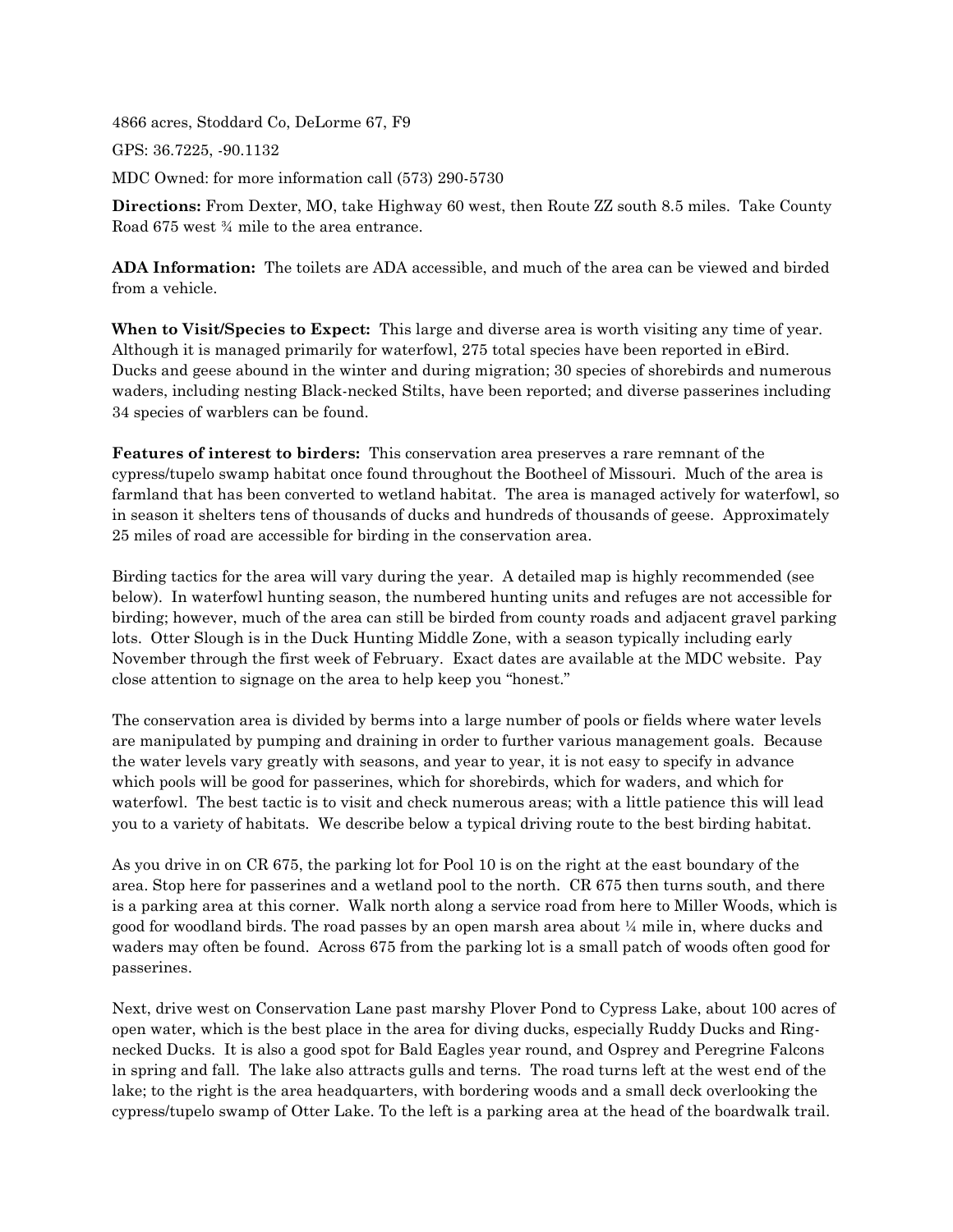This trail is the best location for spring and fall migrant warblers and vireos, and Prothonotary Warblers in summer. In winter, the boardwalk will have Winter Wrens, Brown Creepers, and kinglets. Orange-crowned Warblers are also a possibility here in winter.

Conservation Lane continues around the west end of Cypress Lake and curves to the east past Pool 13, a large area of shallow marshland that is often good habitat for waders, shorebirds, and dabbling ducks. It then intersects with CR 675 again. Turning right on CR 675, you reach a small campground area. A small, weedy ditch along the edge of this area has held Sedge Wren and Marsh Wren at times. Just south on 675, turn into Millet Mile for a good view of Pool 15 and Frog Pond on the right. In the brushy area on the left side of the road, listen for Bell's Vireo in summer and Fox Sparrow in winter. At this point, a gate usually blocks Millet Mile, so go back to 675. Continuing south on CR 675 you pass Pools 16 and 17. Each has a parking lot you can pull into to view the pool. While there, be on the lookout for White-crowned and Savannah Sparrows in winter. Also, watch the overhead lines on 675 for Loggerhead Shrike and American Kestrel. CR 675 intersects with CR 670 at the southern border of the CA, where you turn west.

Private farm fields on the south side of CR 670 and east of 675 often yield Horned Larks, Killdeer, and other open-land species; American Pipit is a possibility. The pools on the north side may have waterfowl, waders, and shorebirds. Be sure to stop at the R8/R9 parking lot to view the pools and check the nearby brushy areas for passerines. Cross Dead End Ditch and stop for a good view of Pool 21. This road continues to the west boundary, where you turn north on CR 691. A cul-de-sac curves off to the west into some old-field succession land, often good for winter sparrows and Eastern Towhee year round, and a view of the St. Francis River. Except when closed for waterfowl season, 870 Express goes northeast back to Cypress Lake, past Pools 23-27. Expect migrant shorebirds and all the typical dabbling ducks in these pools, plus a decent chance for Canvasback, Bufflehead, and Ring-necked Duck.

Continuing straight north on CR 691 takes you onto private land for a mile; turn east on CR 679, crossing Cypress Ditch, and follow it  $\frac{1}{2}$  mile east, then north a short distance to the turnoff for Pools 29-30. There is a parking area between the two pools. These pools, with some shrubby vegetation, are often home to large numbers of ducks and waders; Sora, Marsh Wrens, and Sedge Wrens can also be here.

To continue driving, go back out to CR 679 and follow it north. It turns east at the north end of Pool 31, and a stop here can be worthwhile. Walk up on the berm to look north into Pool 34. A short distance east is the parking lot for Pools 31 and 32. Then CR 679 continues and turns north again. A parking area at the corner gives access to Pool 33 here. From here, it's another ½ mile north to the Pintail Path turnoff on the west side; drive ½ mile west to a parking lot from which you can view Pool 34, as well as some wooded areas to the west and north.

Leaving Pintail Path, you turn north on CR 679 and exit the CA. In 1 ½ miles it intersects with CR 642; turn right (east) a bit over 1 mile to a Highway TT and a bridge where the road crosses ditch 12. The south side of the road is in the Conservation Area here, and shrubs and trees along the ditch may offer species you wouldn't see elsewhere. From here, take TT north to highway 60 or continue east about a mile to rejoin highway ZZ, which will also take you north to 60.

Depending on your pace of birding, the route outlined here could take most of a day. To maximize your Otter Slough experience for a short-duration trip, view Cypress Lake and Otter Lake, walk the boardwalk trail, and drive Conservation Lane.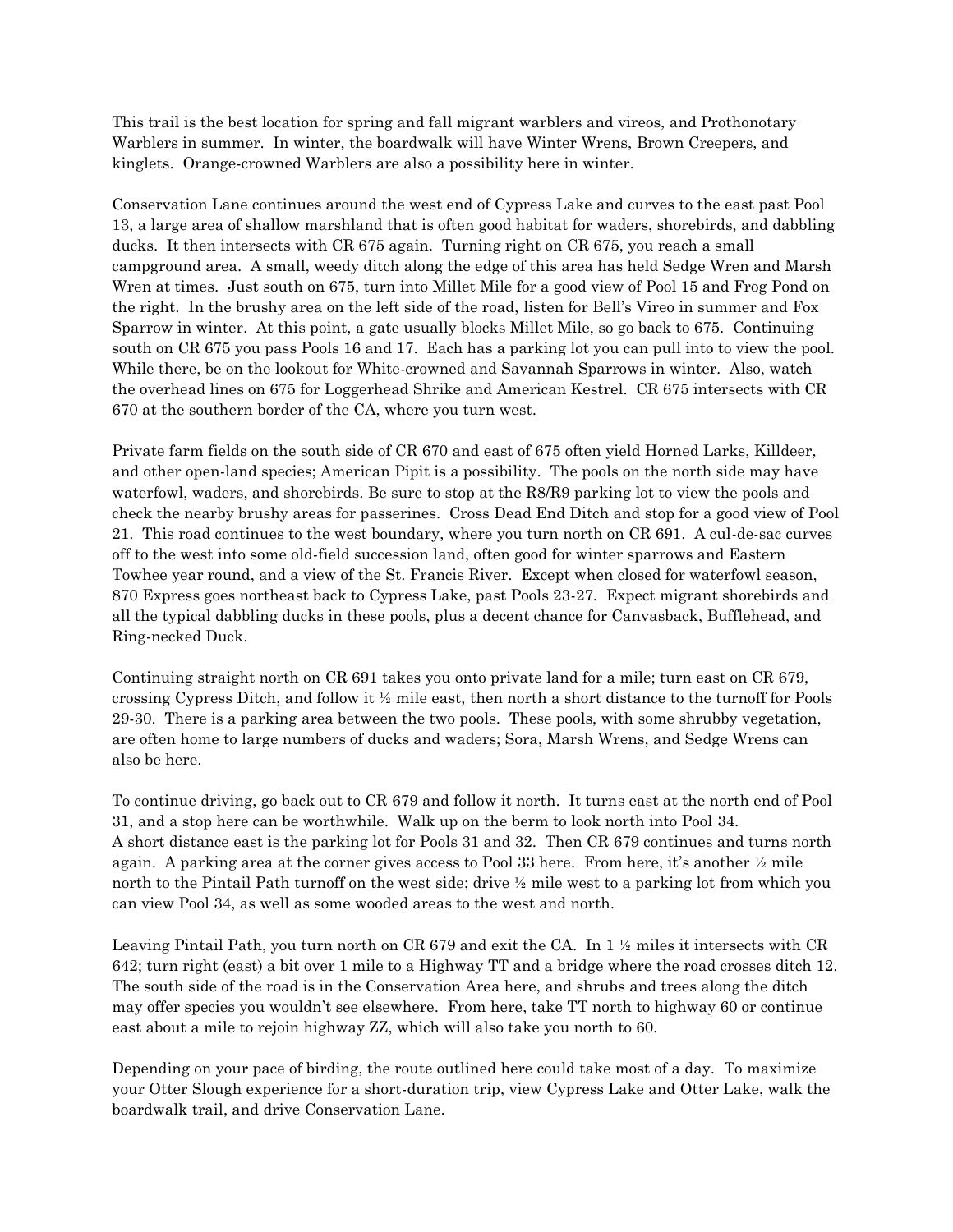**Toilets:** Pit toilets at the area headquarters and Cypress Lake fishing dock.

**Camping:** Primitive campground on CR 675.

**Hazards/Limitations:** Hunting in season, as noted above. The usual mosquitoes, ticks, and chiggers in the summer.

**Nearby Birding Sites:** Oak Ridge CA, Mingo NWR, Duck Creek CA